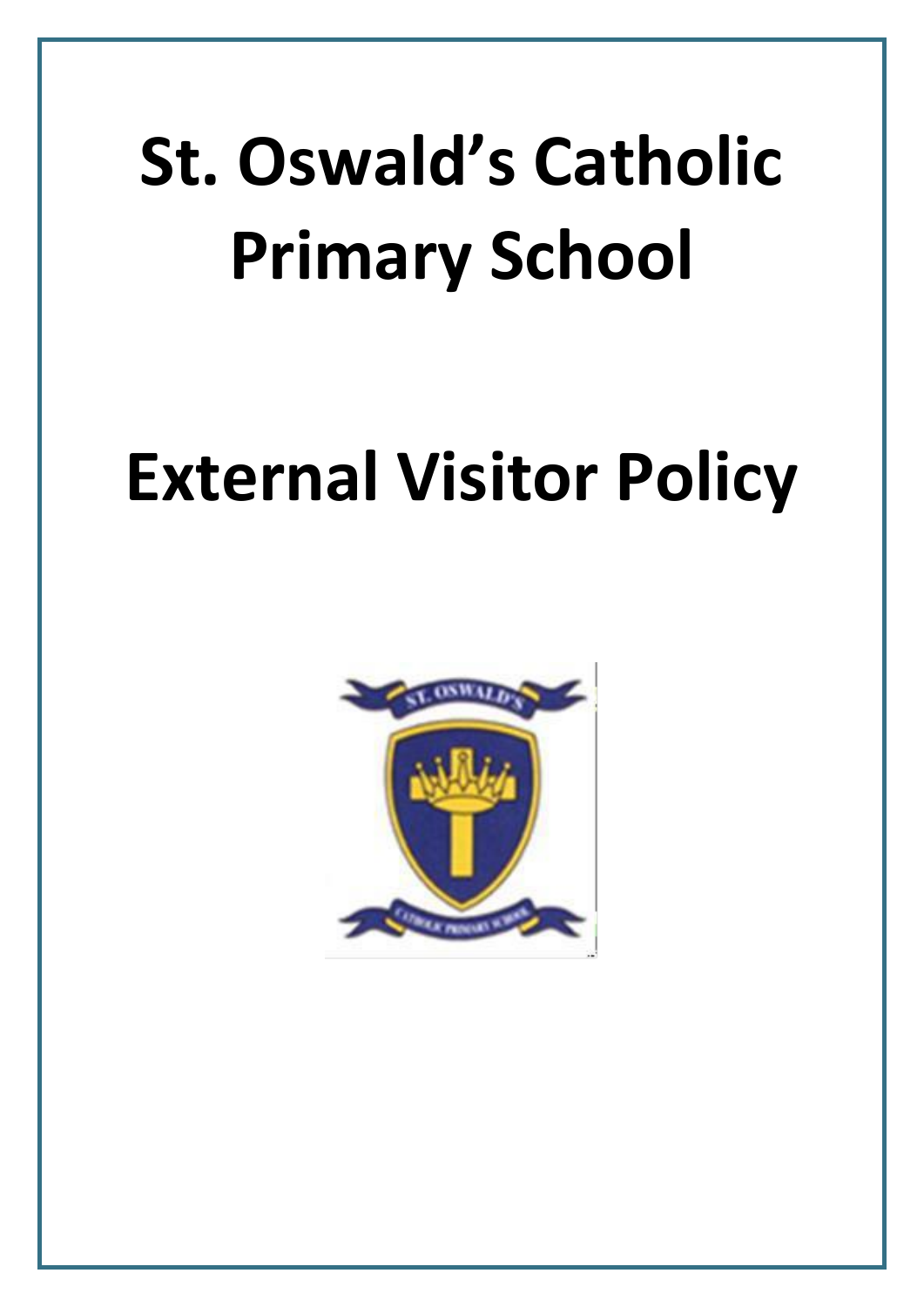#### **1. Legal framework**

- **1.1.** This policy has due regard to all relevant legislation, including, but not limited to, the following:
	- **Health and Safety at Work etc. Act 1974**
	- **DfE (2021) 'Keeping children safe in education'**
	- **Childcare Act 2006**
	- **Education Act 1996**
- **1.2.** This policy operates in conjunction with the following school policies:
	- **Child Protection and Safeguarding Policy**
	- **Health and Safety Policy**
	- **First Aid Policy**
- **1.3.** Mrs J Hassan and Mr C Goulding are responsible for ensuring visitors receive copies of and understand the following school policies:
	- **Social Media Policy**
	- **Mobile Phone Policy**

#### **2. Authorisation**

- **2.1.** Individuals who would like to visit the school, but are not in contact with a member of staff regarding this, will arrange their visit through the school office, who can be contacted on 01942 724820.
- **2.2.** The office will record the date and time of the proposed visit, reason for the visit, name of the visitor(s), and the name of the organisation they belong towhere applicable.
- **2.3.** The school office will be contacted about a proposed visitation at least two weeks in advance. The school office will pass all details on to the headteacher for a finalsign-off before getting back to the visitors and confirming the details of their visit.
- **2.4.** Teachers, or other staff members, arranging visitors to the school for educational purposes will collate all the above required information and pass this on to the school office for the headteacher's authorisation.
- **2.5.** Visitors who arrive at the school without a prior appointment may be permitted to meet with the headteacher/other staff members where these members of the school staff are happy to do so. The visitor will not be allowed into the school without the supervision of a teacher, member of school office staff or member of the SLT.
- **2.6.** Parents are discouraged from visiting the school during school hours unless for a school event or emergency.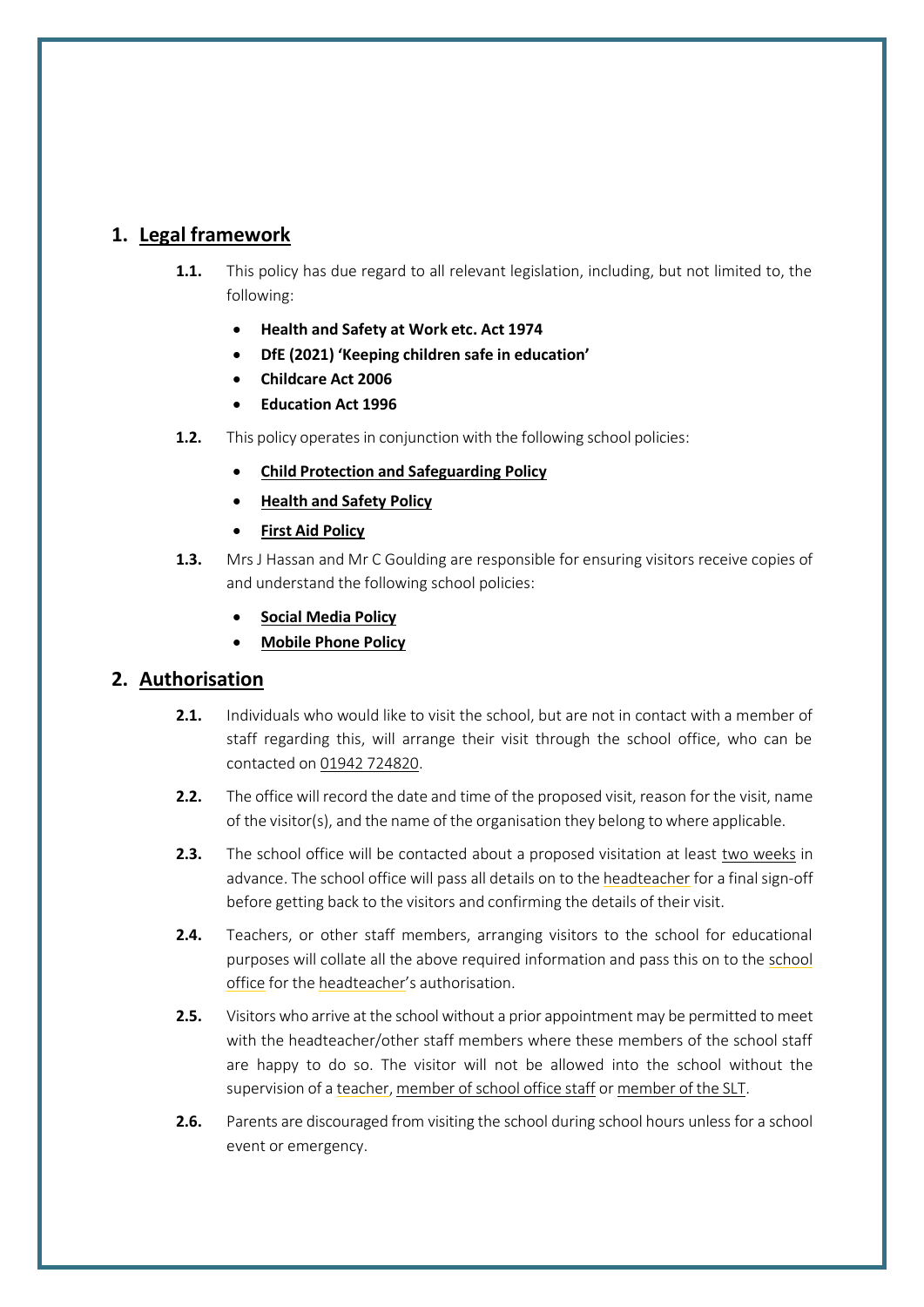#### **3. Safeguarding**

- **3.1.** The school is committed to promoting the safety of all pupils, and may require visitors to undertake a DBS check depending on the purpose of their visit.
- **3.2.** A visitor will require a DBS check if they work in 'regulated activity'. Regulated activity is defined as:
	- **Regular teaching, training, instructing, caring for or supervising pupils if the individual is unsupervised.**
	- **Regularly providing advice or guidance on physical, emotional or educational wellbeing.**
	- **Regularly driving a vehicle only for children.**
	- **Regular work for a limited range of establishments (known as 'specified places') with the opportunity for contact with children.**
	- **All relevant personal care, including helping a child with eating and drinking for reasons of illness or disability or in connection with toileting, washing, bathing and dressing for reasons of age, illness or disability.**
	- **All health care for children provided by, or under the direction or supervision of, a regulated health care professional.**
- **3.3.** DBS checks will be undertaken in accordance with the DBS Policy.
- **3.4.** MrsJ Hassanwill be responsible for determiningwhether DBS checks need to be carried out and ensuring that they are undertaken, where required.
- **3.5.** Under no circumstance will a visitor who has not undergone a DBS check be left unsupervised with pupils.
- **3.6.** The school will manage the risk of potential harm to pupils be taking steps to segregate pupils from visitors.

#### <span id="page-2-0"></span>**4. Visiting procedures**

- **4.1.** All visitors to the school, including parents, will comply with the following procedure:
	- **Immediately report to the school reception area on arrival**
	- **Provide their details to the school office staff, including:**
		- Name
		- Purpose of visit
		- Name of pupil the visit pertains to/staff member who arranged the visit
		- Expected length of visit
	- **Sign-in using inventory software**
	- **Display ID badges provided at all times while on school property using a Vistors Lanyard**
	- **Sign-out using the inventory software departure**
	- **Return Visitors Lanyard to the school office before departure**
- **4.2.** Visitors will be made aware of relevant school policies, including those in relation to health and safety, reporting a concern and emergency procedures.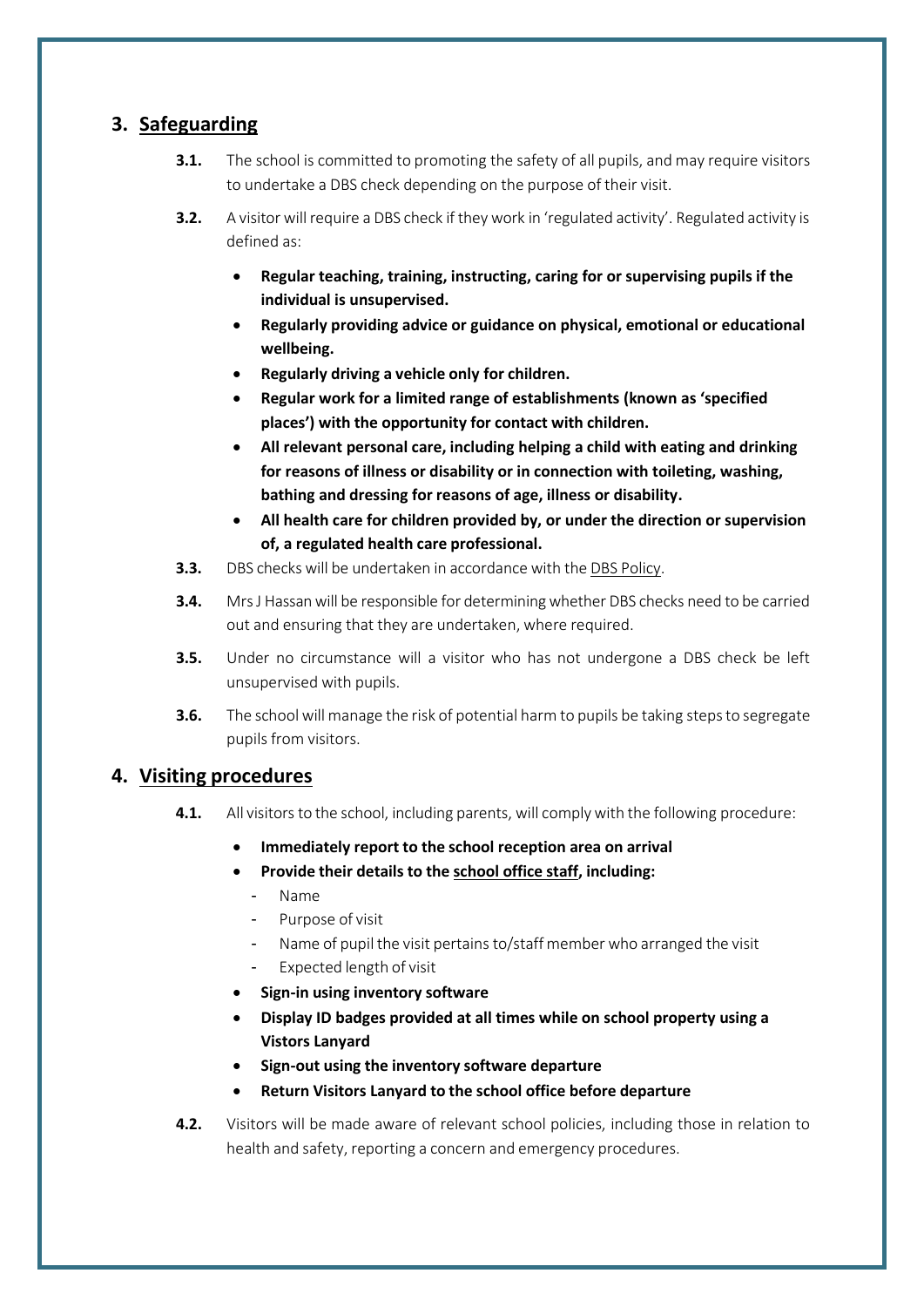- **4.3.** Visitors will be advised that our school is a non-smoking area and smoking is not permitted anywhere within school grounds.
- **4.4.** Prior to the visit, all visitors will be made aware of any specific parking arrangements which the school has in place.

#### **5. Exceptions**

- **5.1.** Visits to the school by contractors are governed by our Contractors Policy.
- **5.2.** Visitors attending scheduled open days, sports events or other 'by-invitation' school activities will be exempt from the visiting procedures outlined in [section](#page-2-0) 4.
- **5.3.** Anyone attending school events will keep to the areas of the school grounds where the events are taking place (e.g. the sports field, school hall).

#### **6. Unidentified individuals**

- **6.1.** It is the responsibility of all staff members to politely question any individual who enters the school premises unaccompanied and/or without a clearly displayed name badge.
- **6.2.** Any such visitors will be taken to the school office where they can sign-in.
- **6.3.** If a visitor cannot be identified, the headteacher will be informed immediately.
- **6.4.** If a visitor refuses to report to the school office, or becomes aggressive or abusive, they will be asked to leave the premises and the police will be called to assist.

#### **7. Visitor conduct**

- **7.1.** Visitors to the school will be required to act in accordance with the school's Code of Conduct and other relevant school policies at all times.
- **7.2.** The school reserves the right to escort individuals from the premises who act in an aggressive or threatening manner towards staff members, pupils, governors, parents or other visitors.
- **7.3.** Under section 547 of the Education Act 1996, it is an offence for any person to cause a nuisance or disturbance on school premises; therefore, the police will be contacted to assist in the removal of individuals from the premises, where necessary.
- **7.4.** In the event of persistent occurrence of unacceptable behaviour on the school site, the school has the right to request a banning order from the LA for the individual in question.

#### **8. Monitoring and review**

- **8.1.** This policy will be monitored and reviewed on an annual basis by the SLT.
- **8.2.** The next scheduled review date for this policy is September 2022.
- **8.3.** Amendments to the policy will be communicated to all relevant stakeholders.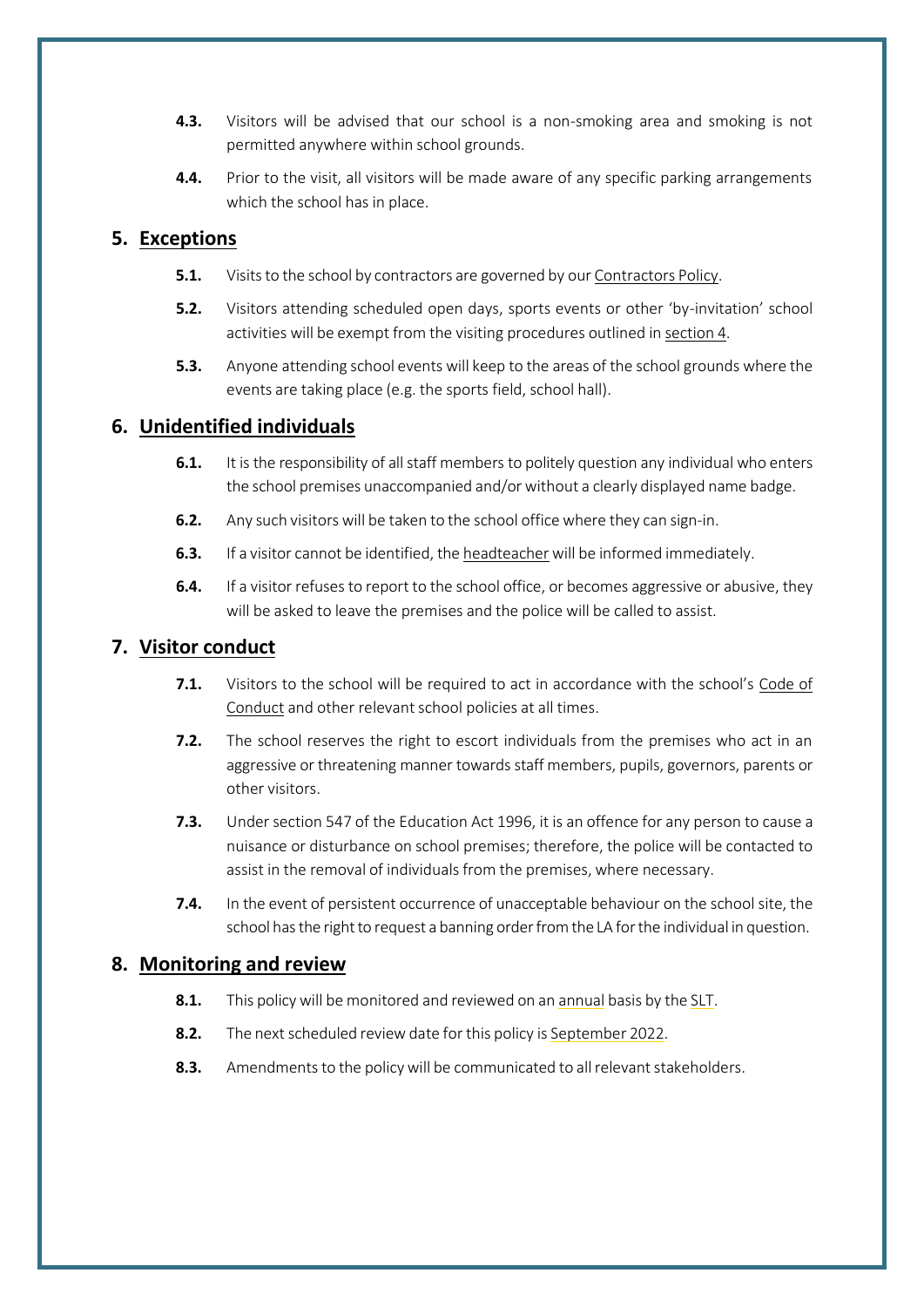### **St Oswald's Catholic Primary School Visitor Code of Conduct**

#### **The Designated Safeguarding Leads are: Mrs Julie Hassan and Mr Craig Goulding The Safeguarding Governor is: Dr Andrew Wilkinson**

At St Oswald's Catholic Primary School, we feel it is important that all visitors to our site understand and adhere to our principles and procedures, as outlined within this policy. All visitors read and agree to the Code of Conduct at the Main Office prior to entering the school site, agreeing to follow our school procedures put in place to keep themselves, our pupils and staff safe. By signing in, you are agreeing to follow the advice within this leaflet. All visitors must wear the visitor's badge provided by reception.

Reminder: turn your mobile phone off whilst on the school site.

Visitors must be accompanied at all times by a member of the schoolstaff.

Unsupervised visitors: If your visit involves unsupervised contact you will be asked to show the photographic ID badge provided by your employer and confirmation that appropriate DBS checks have been made. Depending on your role and the organisation you are from you may be required to show your Enhanced DBS Certificate. We may note down the DBS number and date issued but will not make a copy of it. You will also need to read and understand the school's Code of Conduct for Adults and Part 1 of the DFE's Guidance, 'Keeping Children Safe in Education' (2021). The school's Child Protection Policy is available on the school's website or by request.

It is a key principle of this code of conduct that everyone understands their responsibility to share without delay concerns they may have about a child's welfare or an adult's behaviour towards a young person. In addition, everyone has a responsibility to escalate their concerns to the Local Authority ('whistle blow') if they feel that safeguarding concerns they have raised about a child or adult working at the school are not being addressed.

If you have ANY concerns about a child's welfare or well-being or have a concern about the behaviour of any adult within the school towards a child:

- Discuss your concerns without delay with the Designated Safeguarding Leads
- Share your concerns even if you are unsure.
- Anyone can make a referral Wigan Children Services- 01942 828300
- The Local Authority Designated Officer, Susan Wharton (L.A.D.O.) for Managing Allegations Against Staff can be contacted on 01942 486042

If a child makes a disclosure to you: